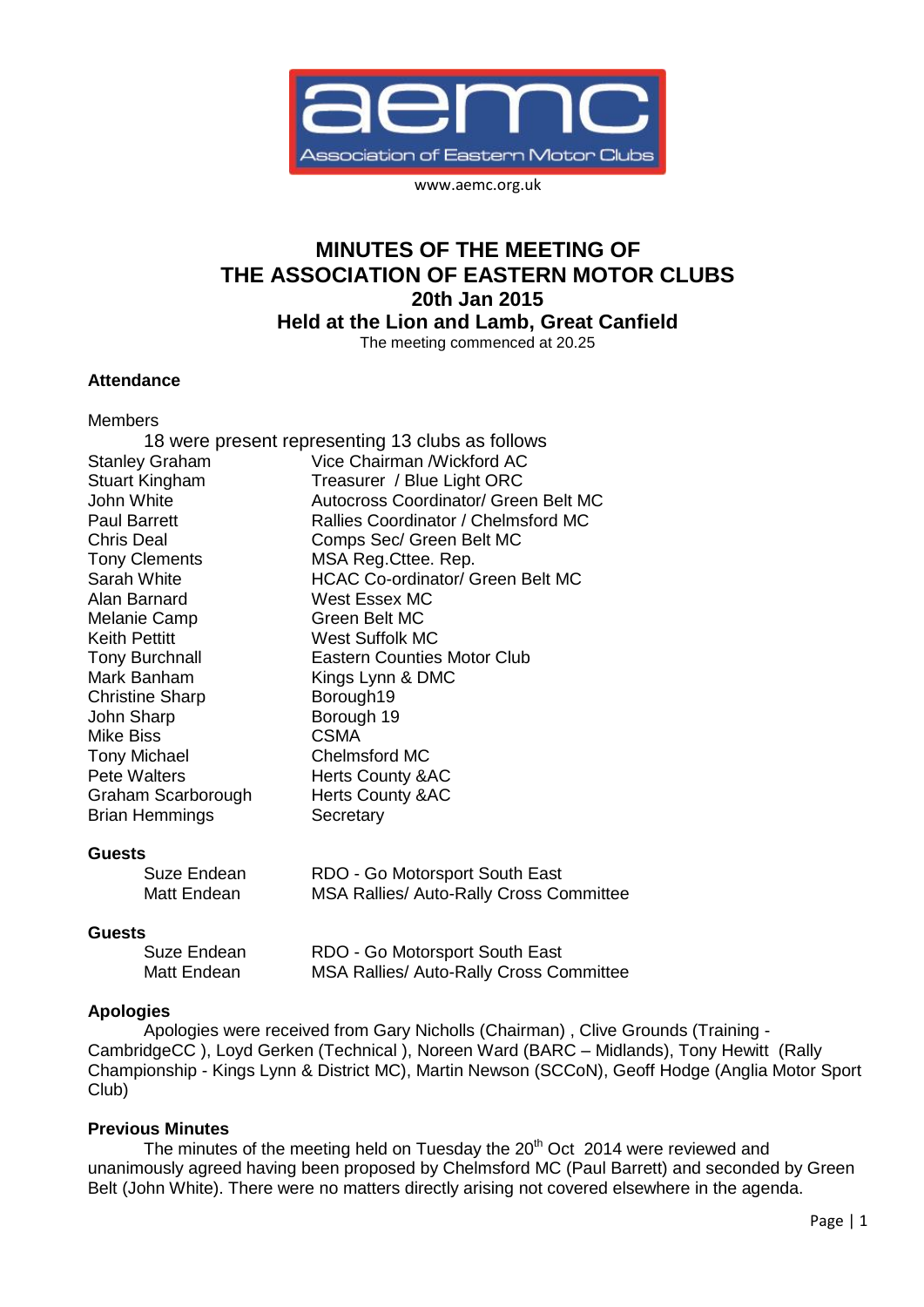# **Chairman's Report**

There was no additional Chairman's report further to that provided at the AGM held immediately prior to this meeting

# **Treasurers Report**

As previously reported at the AGM Association funds currently stand at £9031.

20 clubs had renewed membership for 2015 at this time although it is expected that all 2014 clubs wish to remain members and will do so.

Those clubs that had not as yet renewed for 2015 were requested to do so as soon as practical..

# **Secretary's report**

The Certificate of Registration for 2015 had been received from the MSA along with a number of items of general correspondence.

Minutes of their meetings have been received from the following associations WAMC,ASWMC, ANICC and ASEMC.

# **Membership applications**

Applications to join were presented on behalf of Falcon MC and Farnborough and District MC. It was unanimously agreed that they would be both be accepted and they should be notified accordingly.

# **General correspondence**

The monthly newsletter and fixtures list from the Eastern Centre ACU had been received.

# **2015 Meetings**

The draft calendar of delegates meetings previously circulated has been adopted with one change. The Exec meeting previously planned for the  $7<sup>th</sup>$  April has been moved to the 14<sup>th</sup> April in order to avoid the week immediately after Easter Monday.

# **Autocross Report**

It was reported that the application for the 2105 Championship Permit is in progress. 8 rounds are included although confirmation of a venue for two of the rounds is urgently required. As in previous years the championship is expected to be self-funding

# **Stage Rally Championship**

The 2014 series was reported as having been completed successfully with Robert Dillon and Peter Weston taking the overall titles for Driver and Co driver.

35 competitors had been registered for the championship

The presentation of awards is planned for the 19<sup>th</sup> Feb. along with the AMSC and CMC awards at the Chelmsford MC awards night at the General's Arms, Little Baddow.

A joint championship with the ASEMC is being run in 2015 with the first round having already been held on the 18<sup>th</sup> Jan at Wethersfield. Sponsorship is being provided by Jelf Motorsport.com.

There are 9 scheduled rounds with 24 competitors having already registered.

Kings Lynn and DMC confirmed that as a consequence of a date clash with another event the Lynn Stages date has now been moved to the 1<sup>st</sup> Nov.

# **MSA Rallies Committee**

Matt Endean provided an overview of a number of current topics.

The recommendations from the review in Scotland, published in Jan. are being considered by the MSA. As the governing body for the UK the MSA has to consider these in the wider context of motor sport throughout the UK.

A concept for a Lo Cost Motor sport "formula" is being worked on with an objective of containing costs while improving the progression path for competitors.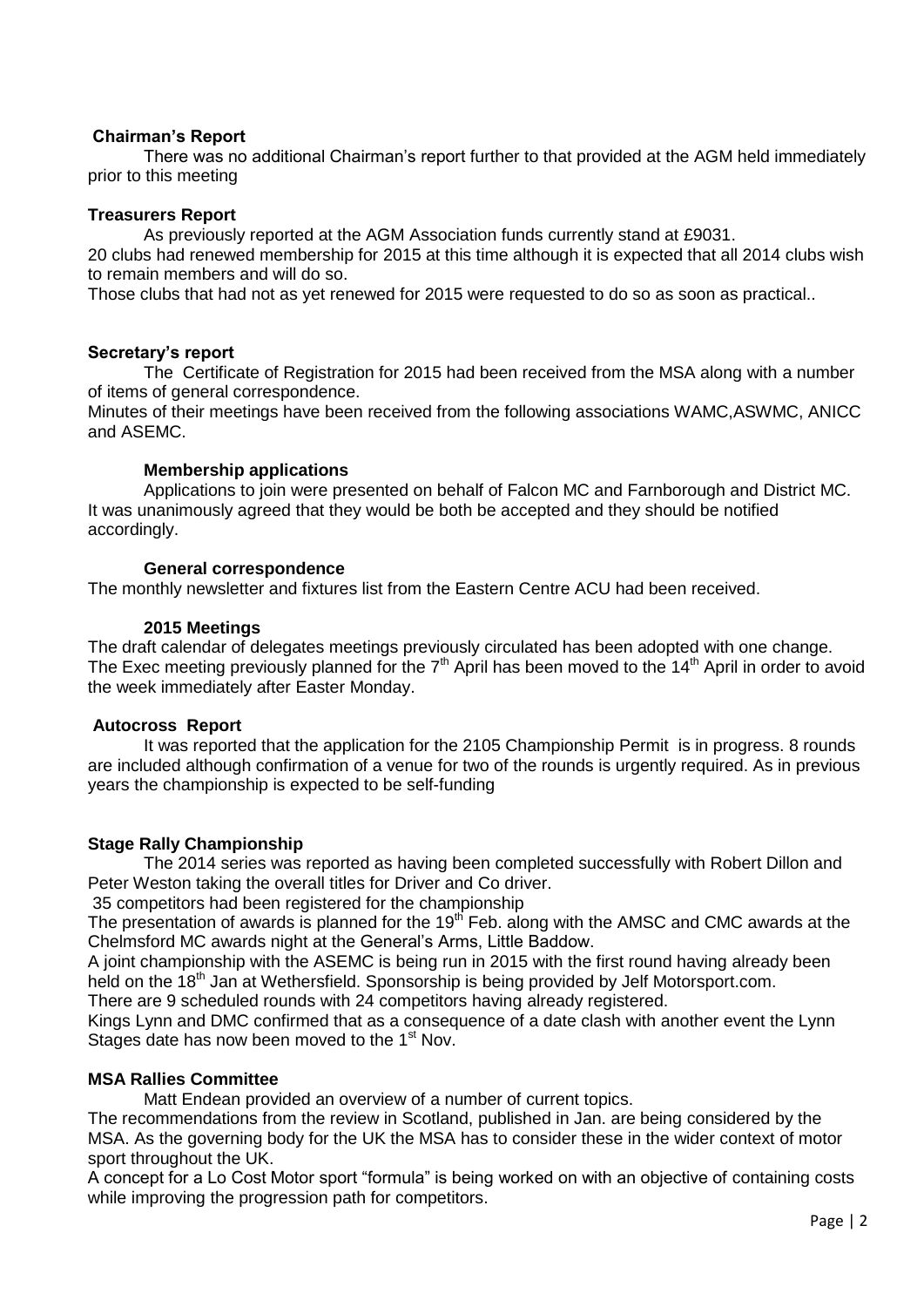In answer to a query on the status of the review on competition vehicle "tracking" it was indicated that there were a small number of submissions that still needed to be considered. The need to focus on the work required to progress the Closed Roads initiative had resulted in some changes in short term priorities impacting this topic.

A discussion was held as a result of a query from the meeting in respect of a concern that the popularity of Targa ralllies may lead to more expensive vehicles progressively becoming the norm for these events and impacting the attraction to competitors as a lower cost form of motor sport. It was agreed that the approach which allows vehicles to compete successfully without expensive modifications should be maintained.

### **Sprint Championship**

The Sprint Championship Permit application has been submitted to the MSA. The championship will consist of 20 rounds, with the best 10 results to count. Bill Mc Kenna – Essex Extreme Ltd. has agreed to sponsor the Championship for 2015 /16 and 17

enabling it to be forecast to remain self-funding.

#### **Sprint Venues**

Updates were provided with regard to the work that has been done by clubs to safeguard availability of certain venues.

North Weald and Debden are specific examples where Association clubs talking to and working with land owners and local residents have been successful in defusing risks to availability to the point that ongoing availability is now anticipated for a number of years. Borough 19 , Herts Aero and all those involved were thanked for their efforts.

The surface at some venues is starting to become worn and repairs required in selected areas. The possibility of funding support was discussed and is to be investigated.

### **Regional Committee**

As there has been no Regional Committee meeting since the last AEMC meeting there was no new items to report.

An enquiry was raised as to whether any clubs had issues that they would like to have taken forward to the next Regional meeting. No points were highlighted at the time.

# **RDO / Go Motorsport**

A general update on Go Motorsport activity was provided by Suze Endean including specific reference to the following items:-

#### MSA Company Report 2014

The GML!E event is featured in two places within the report by the use of photographs taken at the event underlining the significance and success of the event.

#### Young drivers.

An approach has been made to Go Motorsport by authorities in Essex to help with an initiative to work with young drivers in order to channel their energy and enthusiasm into safe, responsible but still enjoyable activities. The discussion is at early stages but looking very promising. Support from Association clubs is likely to be required

#### Association Visibility/Image

The need to continue the evolution of the association's media links and approach still exists. This to be a topic at the next Exec. meeting.

It was also indicated that the question of the role and activities of regional associations within the structure of motor sport is an ongoing discussion. Associations are seen as having a key opportunity to influence direction and progress going forward but it is important that they align and integrate with other activities and initiatives.